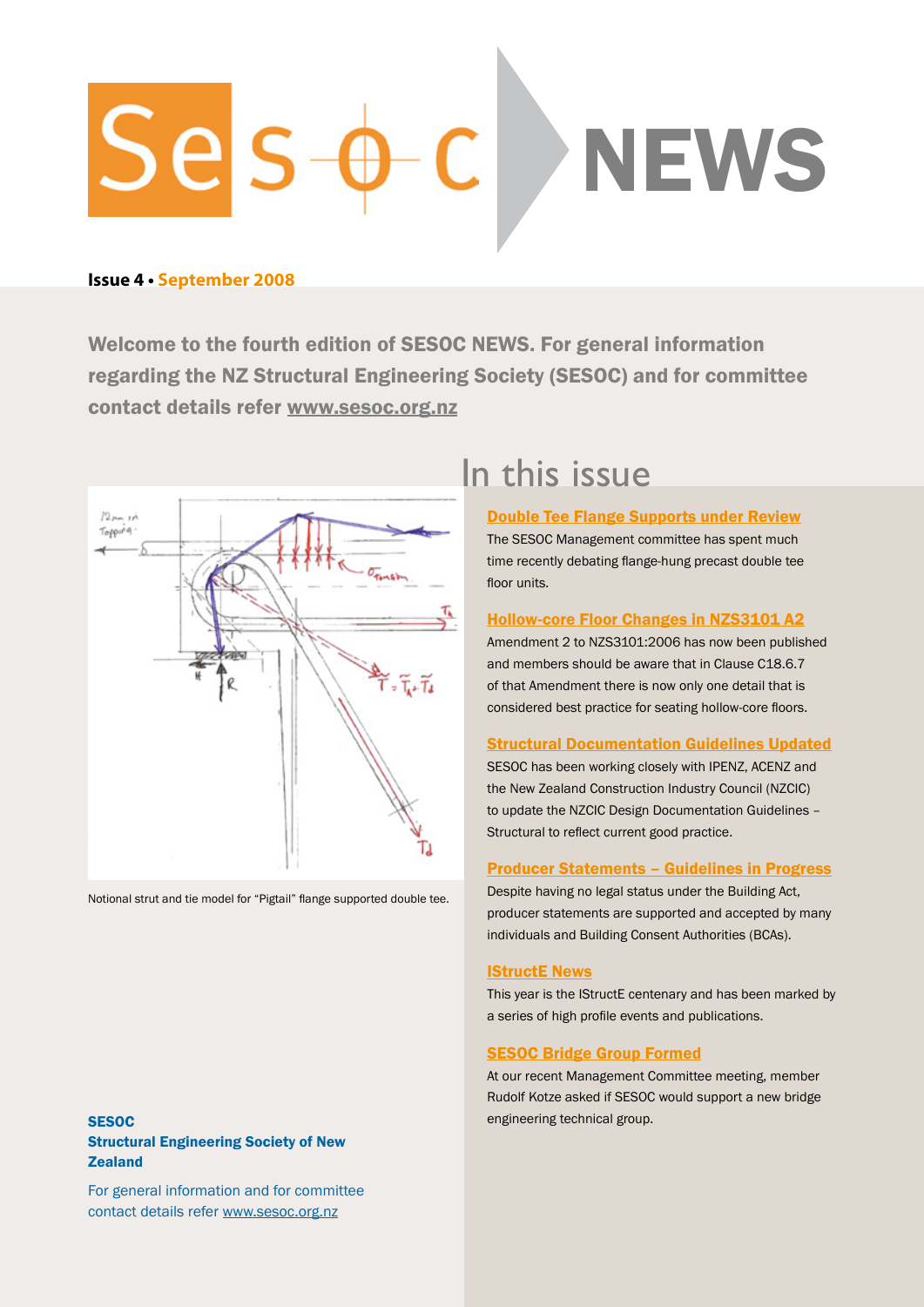# <span id="page-1-0"></span>Double Tee Flange Supports under Review

The SESOC Management committee has spent much time recently debating flange-hung precast double tee floor units. This follows the parallel debate and subsequent amendments to NZS 3101:2006 relating to seismic performance of precast hollow-core floors.

The industry currently has a number of ways of detailing flange-hung tees, and the current debate has focussed on the loop bar or 'pigtail' hanger, as it is commonly known. This detail has been used extensively in New Zealand for approximately 35 years and has performed well under gravity loading. However some designers and precasters have recently abandoned it, citing manufacturing and safety concerns in particular with seismic loads.

Many questions have been tabled, and historic testing appears to provide only partial answers. Further testing and research is at present underway to clarify some of the technical questions which have been debated. However, the SESOC committee is of the opinion that cost effective support details exist which are believed to offer greater robustness and are also more readily analysed using traditional techniques.

Therefore, it is recommended that until further research demonstrates otherwise, designers and precast manufacturers should avoid pigtail hangers and instead specify flange supports that utilise a length of steel flat bar or RHS projecting from the top of each web. This is typically anchored back into the double tee web by deformed reinforcing bars welded to the steel flat or RHS. These details can be more readily justified by standard calculations and should have improved capability to cope with seating variations and movements, for example under seismic loading. It is recommended that designers specify these support details on both drawings and specifications.

In general, more communication and coordination is needed now than in the past between the building structure designer and the precast floor designer. Building designers should include in their specifications full performance parameters for precast flooring, including not only gravity loads, but also other effects such as creep and shrinkage, thermal effects, horizontal and vertical seismic loads and relative movements between the floor units and surrounding structure. This should clarify the full design criteria for the precast flooring as well as the scope of design responsibility for both parties.

#### Background:

A SESOC subcommittee has reviewed typical pigtail flange support details and has reported as follows:

- The detailing of typical pigtail hangers is non-compliant with NZS3101:2006 and NZS 3109:1997 in a number of ways, including:
	- The bend diameters of the pigtail bars are often too small considering the tension in the bars.
	- The pigtails are often smooth bars which are not adequately anchored by either development length or by hooks.
	- The large diameter round bar that is passed through the eye of the pigtail bars is frequently welded to the bends of the pigtails. Welding to bends is forbidden in NZS 3109.
	- The shear stress in the double tee flange often exceeds the shear strength that can be relied on for concrete under NZS 3101 and yet shear steel is typically not provided into the insitu topping. In any case it would be difficult to anchor shear steel, except perhaps headed stud type anchors because the flange and topping are invariably shallow.
- There is currently a lack of agreement about a valid analytical method for determining the strength of the pigtail hanger. Many pigtail designs appear to rely on concrete tensile strength, which is not reliable. The strength of the typical pigtail hanger has also been shown by calculation to be very sensitive to the precise placement of the reinforcement. Factors that must be considered in rational design calculations include the following:
	- It cannot be assumed that reinforcement will achieve its yield stress at the ultimate limit state as this assumption ignores the possibility of shear (diagonal tension) failure or bond failure.
	- Equilibrium must be maintained
	- Compatibility requirements must be satisfied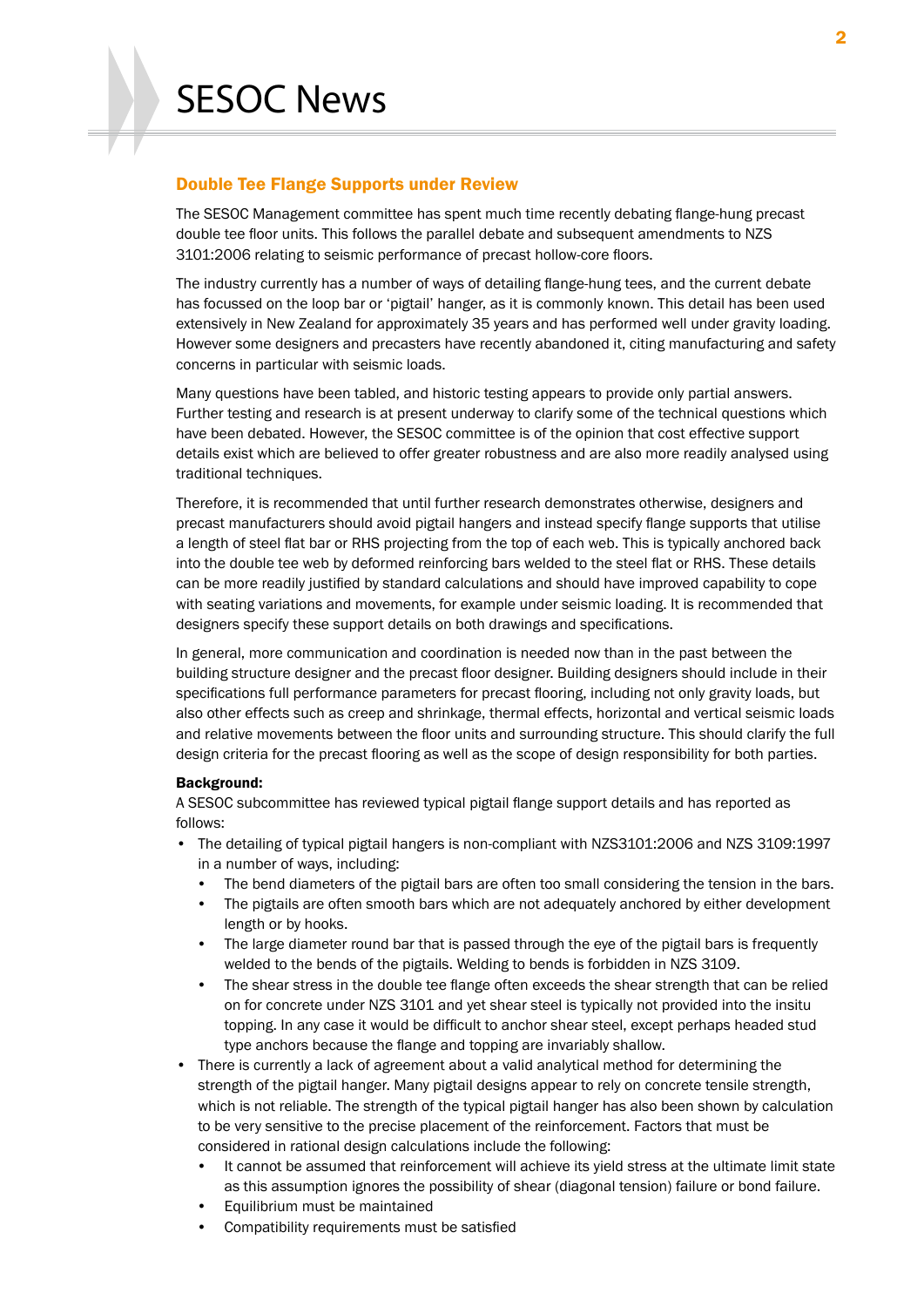- A valid alternative approach to compliance with NZS 3101 would be to justify pigtail hangers by load testing. However for the results of tests to be relied upon for design nowadays the following points must be addressed:
	- Testing should now be carried out in accordance with NZS 1170.0:2002 Appendix B which takes account of, amongst other things, variability of material properties and fabrication tolerances.
	- Load testing should generally only be carried out to help establish a rational design method. Testing to cover all the different sizes and configurations and to allow for all the other factors which may influence strength would be extensive and impractical.
	- The subcommittee is aware that previous testing has been carried out however the results have not yet been widely circulated.
	- Load tests to date have not included horizontal or twisting components of load which would reflect elongation or displacement incompatibility effects resulting from earthquake loading, or shrinkage and creep. Vertical seismic loads may also be significant for some floors and should be considered when reporting test results.
	- Further testing is now underway or proposed, which may address some of the above issues but results are not yet available.

It is expected that a more detailed technical paper will soon be made available on the SESOC website as a draft for members to review and comment on. As mentioned above further testing is under way and the results of that testing will be communicated to members when available.

In the meantime, as a precautionary measure the subcommittee recommends as follows:

- 1. Designers should avoid pigtail hangers, and should not accept pigtails as an alternative solution for flange hung double tee units.
- 2. Designers should consider alternative details to the pigtail that have already been developed. Typically these use a length of steel flat bar or RHS projecting from the top of each web. This is anchored back into the double tee web by deformed reinforcing bars welded to the steel flat or RHS. These details can be justified by standard calculations and should have improved capability to cope with seating variations and movements.
- 3. Designers using load test data alone as verification of performance of elements should not accept the results unless the testing adequately addresses the full range of imposed loads or displacements that the units may be subjected to, and allows for the statistical variation in material strengths and properties. Load testing and the use of test data for design should now comply with NZS 1170.0:2002 Appendix B. Load testing should generally be used to verify a rational design method.
- 4. Irrespective of the flange support detail used, the supporting ledge needs to be capable of taking the concentrated loads from the double tee webs. The resulting bearing stresses can be high. Engineering design of the flange and the supporting ledge as a corbel is needed. It may be necessary for example to incorporate steel bearing plates in the double tee flange and/or steel angles tied back into the supporting beam. For steel supporting beams, web stiffeners may be needed because of the extra local bending in the beam flange.



The obvious next question is what, if anything do we need to do with respect to existing building stock? The subcommittee postulated that unlike hollow-core, if the concrete flange should crack then, providing the seating is adequate, the ductile steel of the pigtail itself should still cross the potential failure plane and prevent the floor unit from dropping. This will need further study, and is intended to be covered in the more comprehensive technical paper that is planned.

### <span id="page-2-0"></span>Hollow-core Floor Changes in NZS3101 A2

Amendment 2 to NZS3101:2006 has now been published and members should be aware that in Clause C18.6.7 of that Amendment there is now only one detail that is considered best practice for seating hollow-core floors. That detail is similar to the one tested by MacPherson at Canterbury University and incorporates Grade 300 plain round reinforcing bars in grouted cells and low friction bearing strips.

There still appears to be some confusion in the marketplace, amongst both designers and precast manufacturers about the applicability of that seating detail. For example some understand that the detail recommended in C18.6.7 is relevant only for ductile frame buildings in high seismic zone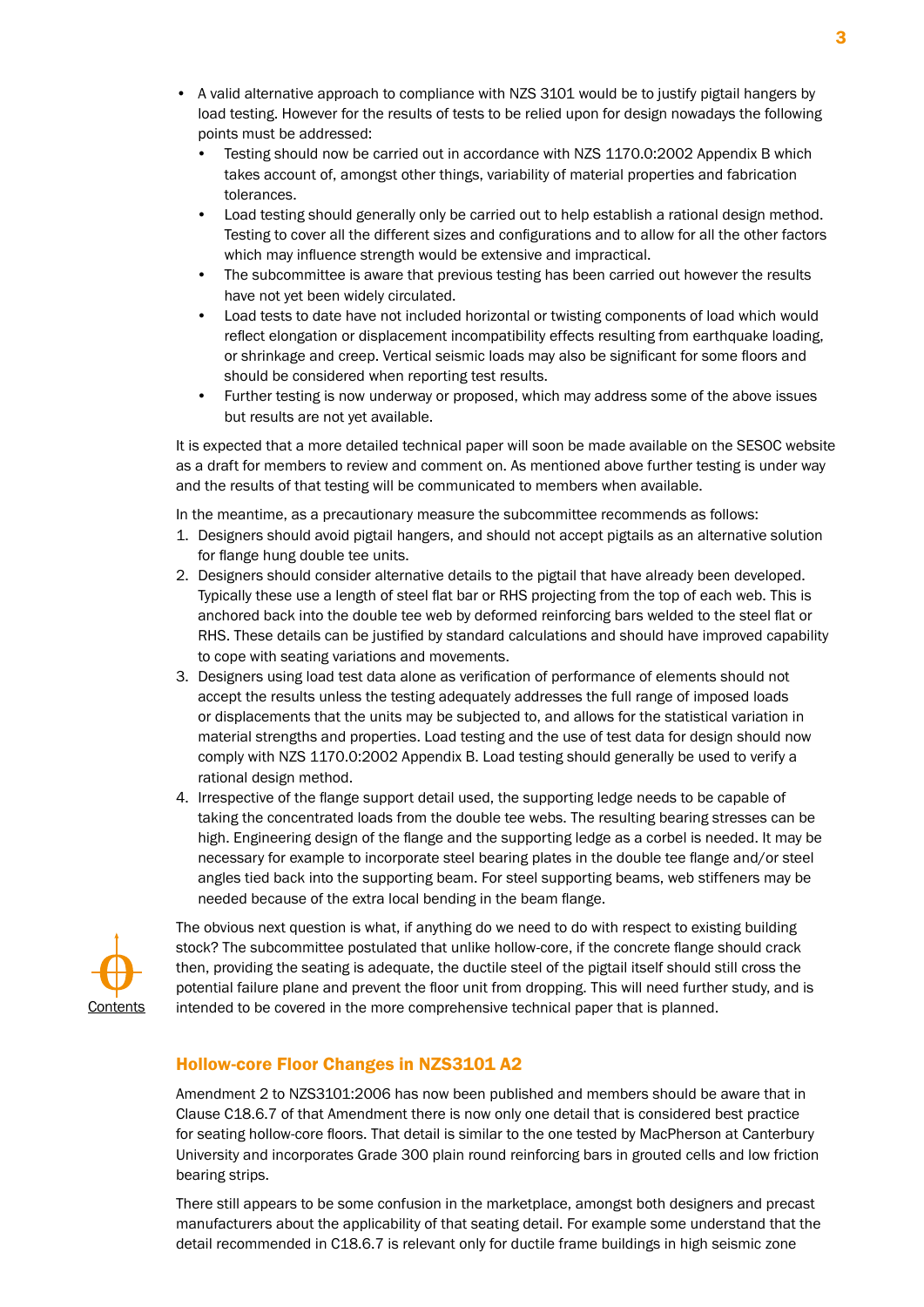

areas like Wellington. That is not the case. The detail is considered best practice for all new hollowcore construction throughout New Zealand, irrespective of the seismic zone or building type. It is also noted in the Standard that research into precast flooring systems is ongoing and further improved details may be developed as more research data becomes available.

Refer to NZS3101 A2 for full details of the above and many other changes. It is planned to provide a summary list of other changes in a future SESOC newsletter.

# <span id="page-3-0"></span>Structural Documentation Guidelines Updated

SESOC has been working closely with IPENZ, ACENZ and the New Zealand Construction Industry Council (NZCIC) to update the NZCIC Design Documentation Guidelines – Structural to reflect current good practice. Changes proposed by SESOC have been published in draft form and placed for a short while on the NZCIC web site for consultation purposes prior to being approved and superseding the previous version.

Changes include the recommendation that detailed design documentation should be included with all building consent submissions, together with a design features report that explains the structural systems and load paths, design standards used and key design assumptions. Also, significant changes or clarifications to structural work in relation to the initial building consent documentation should be submitted to the Building Consent Authority and if necessary and amended building consent obtained to cover those changes.



Both the current version [www.nzcic.co.nz/design/ddg-structural.pd](www.nzcic.co.nz/design/ddg-structural.pdf)f and the proposed update [www.nzcic.co.nz/design/ddg-structural-proposed-08.pd](www.nzcic.co.nz/design/ddg-structural-proposed-08.pdf)f can be found on the NZCIC website. Changes have been marked with an asterisk for easy reference. Comments can be sent to [dir-eng@ipenz.org.n](mailto:dir-eng@ipenz.org.nz)z

# <span id="page-3-1"></span>Producer Statements – Guidelines in Progress

Despite having no legal status under the Building Act, producer statements are supported and accepted by many individuals and Building Consent Authorities (BCAs). There is however some variability in the way Producer Statements are viewed and used. A draft document entitled "Guidelines to the Use & Acceptance of Producer Statements in the New Zealand Building Industry" has been prepared by Adam Thornton of Dunning Thornton Consultants Ltd in consultation with IPENZ, ACENZ, main BCAs and other building professionals. This document will provide the starting point for the publication by the Department of Building and Housing of formal guidelines expected to be available by the end of the year.

In the interim SESOC is concerned that Producer Statements be used appropriately and so offers the following advice:

(a) Producer Statements should be issued for specific projects and unique sites.

This does not preclude the issue of a generic PS1 statement for repetitive transportable structures constructed at a factory site. In this case, at the time a building consent is required for construction to proceed, the final location may not be known and hence the generic PS1. Some time may then elapse before the structure is purchased and transported to a specific location. However in such cases an additional unique PS1 should be requested by the BCA and provided by the designer for the structure in its final location.

- (b) Producer Statements submitted to BCAs should be the signed original and not a copy. The person signing the producer statement should be a CPEng registered engineer who is responsible for the work covered by the producer statement.
- (c) The design engineer should, as a matter of good practice, submit with the consent application the level of construction monitoring that he or she requires to verify on reasonable grounds that the design is constructed in accordance with the design documents.
- (d) Where a BCA requires a PS4 for monitoring of construction the designer should be notified of this directly by the BCA at the time the building consent is issued. The consent application may be lodged by others, not necessarily the engineer, and if the BCA conditions are not communicated to the engineer then the required inspections may not be done, or done to a different standard. This could create an issue for the Code Compliance Certificate.